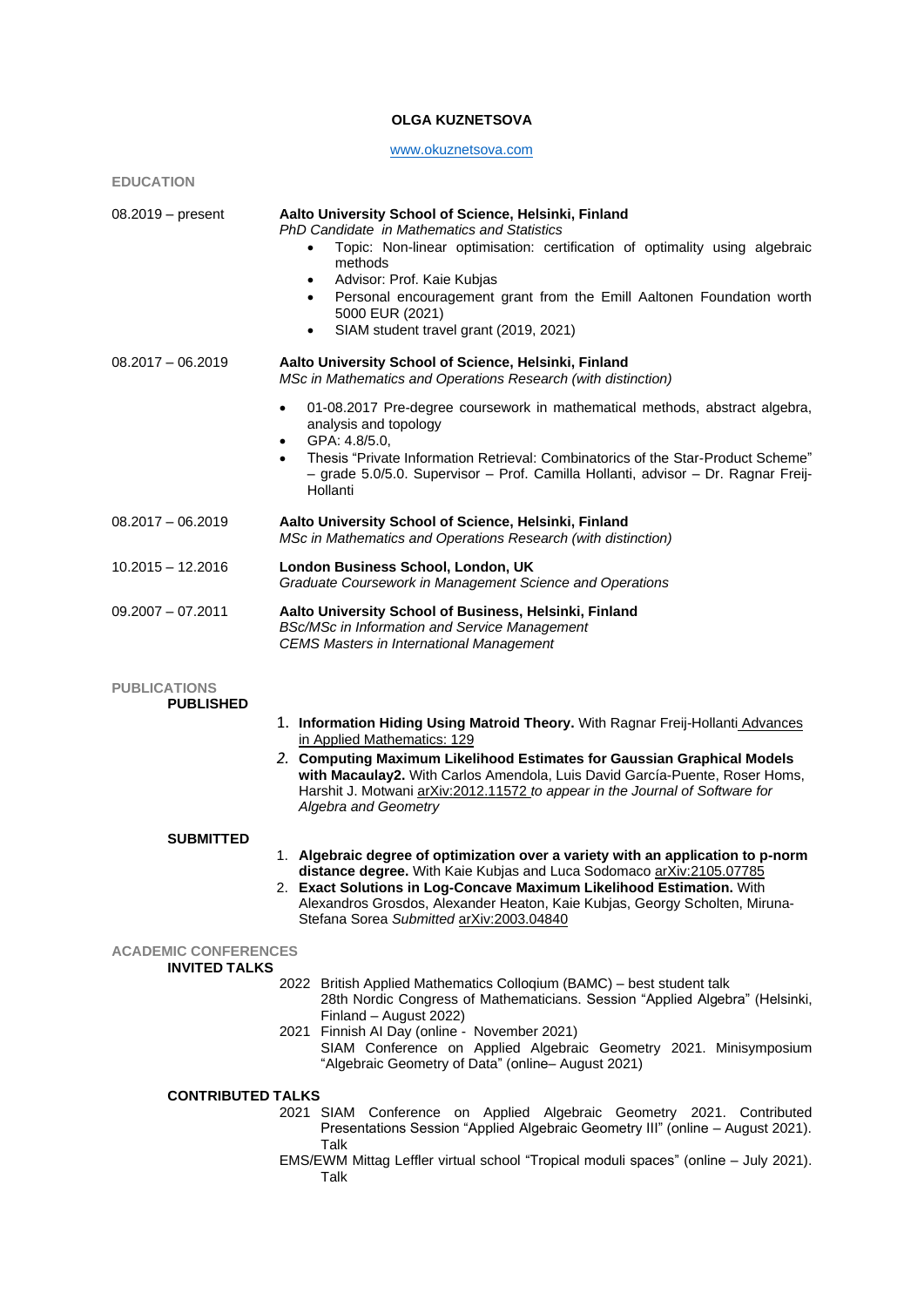MEGA 2021: Effective Methods in Algebraic Geometry (online – June 2021). Second place poster award

- 2020 Workshop "Geometry of curves in time series and shape analysis" (online, organized by Max Planck Institute for Mathematics in the Sciences, Leipzig, August 2020). Poster
- 2019 Summer School on Geometric and Algebraic Combinatorics (Paris, France, June 2019). Poster
- 2018 Number theory and coding theory: Contemporary applications in security (Turku, Finland – May 2018). Talk

ECCO 2018: The Colombian Meeting on Combinatorics (Barranquilla, Colombia – June, 2018). Talk

Summer School on Numerical Computing in Algebraic Geometry (Leipzig, Germany – August, 2018). Poster

Summer School in Algebraic Statistics (Tromso, Norway – September 2018). Talk

### **ATTENDANCE**

- 2020 Macaulay2 Workshop (online, May, 2020)
- 2019 SIAM Conference on Applied Algebraic Geometry 2019 (Bern, Switzerland) Received SIAM Student Travel Award
- 2018 Munich Workshop on Coding and Cryptography 2018 (Munich, Germany April 2018)

ASGARD Math 2018: Real Algebraic Geometry and Tropical Mathematics (Oslo, Norway - May, 2018)

Nordfjordeid Summer School 2018: Combinatorics and Hodge Theory (Nordfjordeid, Norway – June, 2018)

Young Topologists Meeting 2018 (Copenhagen, Denmark – July, 2018)

2017 Connections for Women Workshop: Geometric and Topological Combinatorics (Mathematical Sciences Research Institute, Berkeley, CA)

#### **SERVICE**

## **Broker of Humanitarian Aid to Ukraine at UA Brokers without Borders ry**

UA Brokers Without Borders is an international non-profit initiative, run by Ukrainians living abroad but carrying Ukraine in their hearts. It was created in February 2022 in response to the humanitarian disaster in Ukraine, resulting from the Russian aggression. We focus on urgent, grassroot humanitarian projects for Ukraine. Our impact to date:

- More than 600,000 euros worth of medical equipment for Ukrainian hospitals (patient monitors, mobile x-ray machines, artificial lung ventilators, VAC devices and ultrasound devices)
- 20+ pallets of medications
- Collected ca. 155K Eur cash donations and micro grants for Ukrainian NGOs
- Setup a vast network of organizations united around the same mission

#### **Member of the Standing Committee of the European Women in Mathematics**

- Website (manage a team of 4 volunteers and relations with developers)
- **Fundraising**
- Strategy review

**IT SKILLS**

Git, Macaulay2, Mathematica, MATLAB, Maple, R, Stata, Python

## **PROJECT MANAGEMENT EXPERIENCE**

| $2021 -$ ongoing | <b>Strategy Development for the European Women in Mathematics</b>                      |
|------------------|----------------------------------------------------------------------------------------|
|                  | Initiated and coordinated a series of workshops among the members of the Standing      |
|                  | Committee to develop a 2-year strategic plan. This was the first time strategy was     |
|                  | formally reviewed since the founding of the organisation in 1986.                      |
| 2021             | <b>Fundraising for the European Women in Mathematics</b>                               |
|                  | Initiated a fundraising campaign and raised 10 000 EUR worth corporate donations.      |
|                  | Developed the fundraising strategy and marketing materials. Coordinated the efforts of |
|                  | a team of 4 volunteers.                                                                |
| 2018-2021        | IT Transformation for the European Women in Mathematics                                |
|                  | Developed and implemented the strategy to improve internal processes by using better   |
|                  | IT tools for marketing, communication and membership management. Found and             |
|                  | managed a reliable IT development partner. Managed a team of 5 volunteers and          |